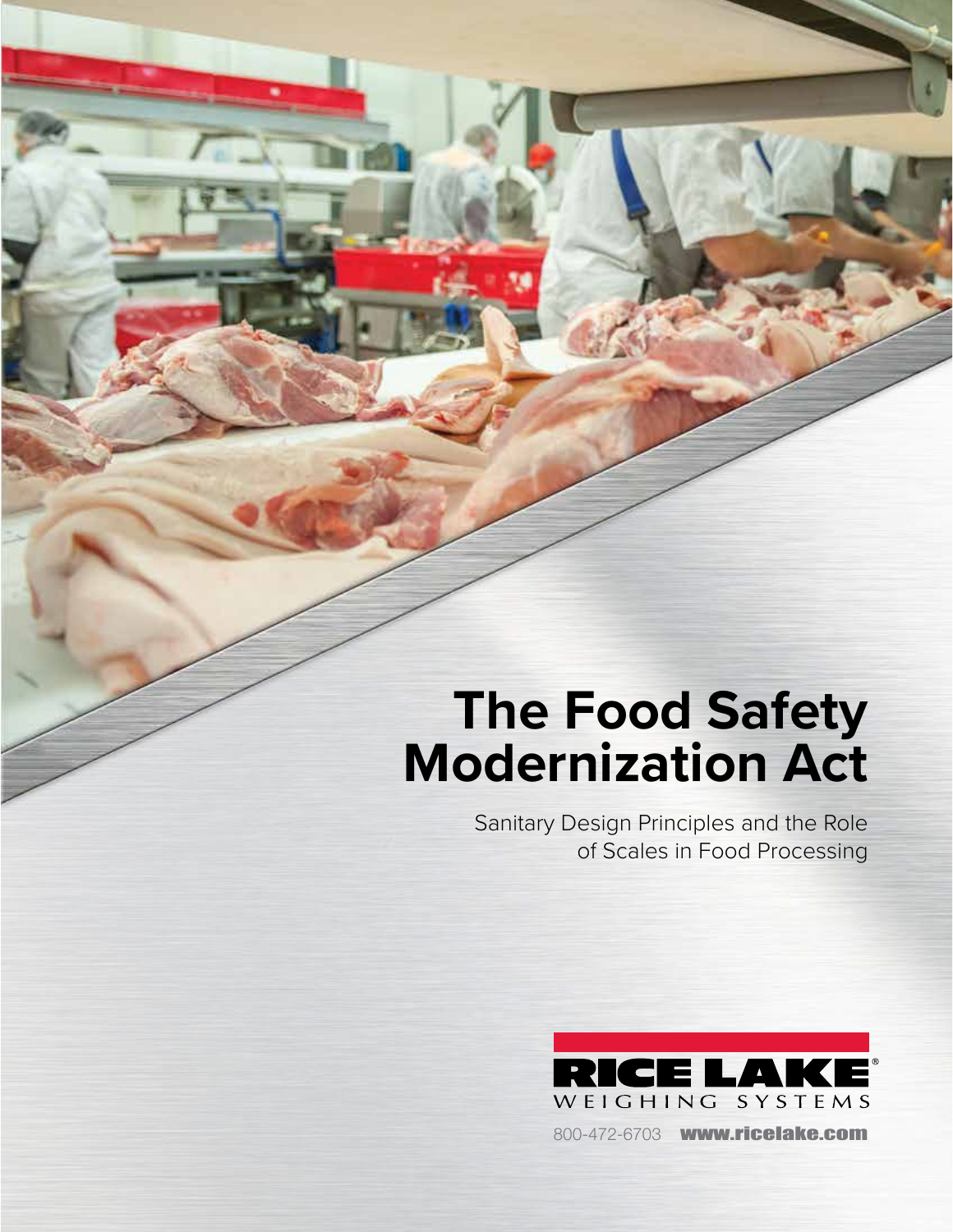## **What Is the Food Safety Modernization Act (FSMA)?**

On January 4, 2011, President Obama signed the FDA Food Safety Modernization Act (FSMA) into law. The FSMA brought a much-needed focus of food safety laws into the food processing industry as well as to consumers, and the general public as a whole. The signing of the FSMA was arguably the largest reform to food safety in the previous 70 years. According to the U.S. Food & Drug Administration (FDA), the FSMA "aims to ensure the U.S. food supply is safe by shifting the focus from responding to contamination to preventing it." The key focus being prevention versus reaction in regards to food safety, from all aspects and stages of food—from the farm to the table.

The FSMA was spurred into action from an increase in foodborne illnesses in the U.S. The Centers for Disease Control and Prevention report almost 1 in 6 Americans fall ill to foodborne diseases each year. Foodborne illness became an issue of public health in the early 2000s, enabling the FDA to set higher preventative standards for food safety and elicit enforcement agencies to hold companies to these standards and contain any potential problems before they become a widespread risk of foodborne illness. To do this, the FDA under the FSMA can order companies to recall when needed.

THE KEY FOCUS BEING PREVENTION VERSUS REACTION IN REGARDS TO FOOD SAFETY, FROM ALL ASPECTS AND STAGES OF FOOD—FROM THE FARM TO THE TABLE.

The primary role of the FSMA is prevention. As noted by the FDA, "for the first time, FDA will have a legislative mandate to require comprehensive, science-based preventative controls across the food supply." This legislative power ensures all U.S. companies that contribute to the food supply, no matter their size, are subject to the authority of the FDA and their preventative and responding agency. Under the Prevention section of the FSMA, controls are given to the FDA for the following:

- Mandatory preventive controls for food facilities
- Mandatory produce safety standards
- Authority to prevent intentional contamination

These measures need to be qualified by scientific justifications by the FDA and are enforced by legislation. Under the mandatory preventative controls for food facilities is the addition of a preventative control plan that includes the following:

- 1 ) Evaluating the hazards that could affect food safety
- 2 ) Specifying what preventive steps, or controls, will be put in place to significantly minimize or prevent the hazards
- 3 ) Specifying how the facility will monitor these controls to ensure they are working
- 4 ) Maintaining routine records of the monitoring
- 5 ) Specifying what actions the facility will take to correct problems that arise.

Purchasing and using equipment that meets the Sanitary Design Principles (SDP) falls under these mandatory

preventative measures as a control to prevent or minimize the possibility of foodborne contamination and disease.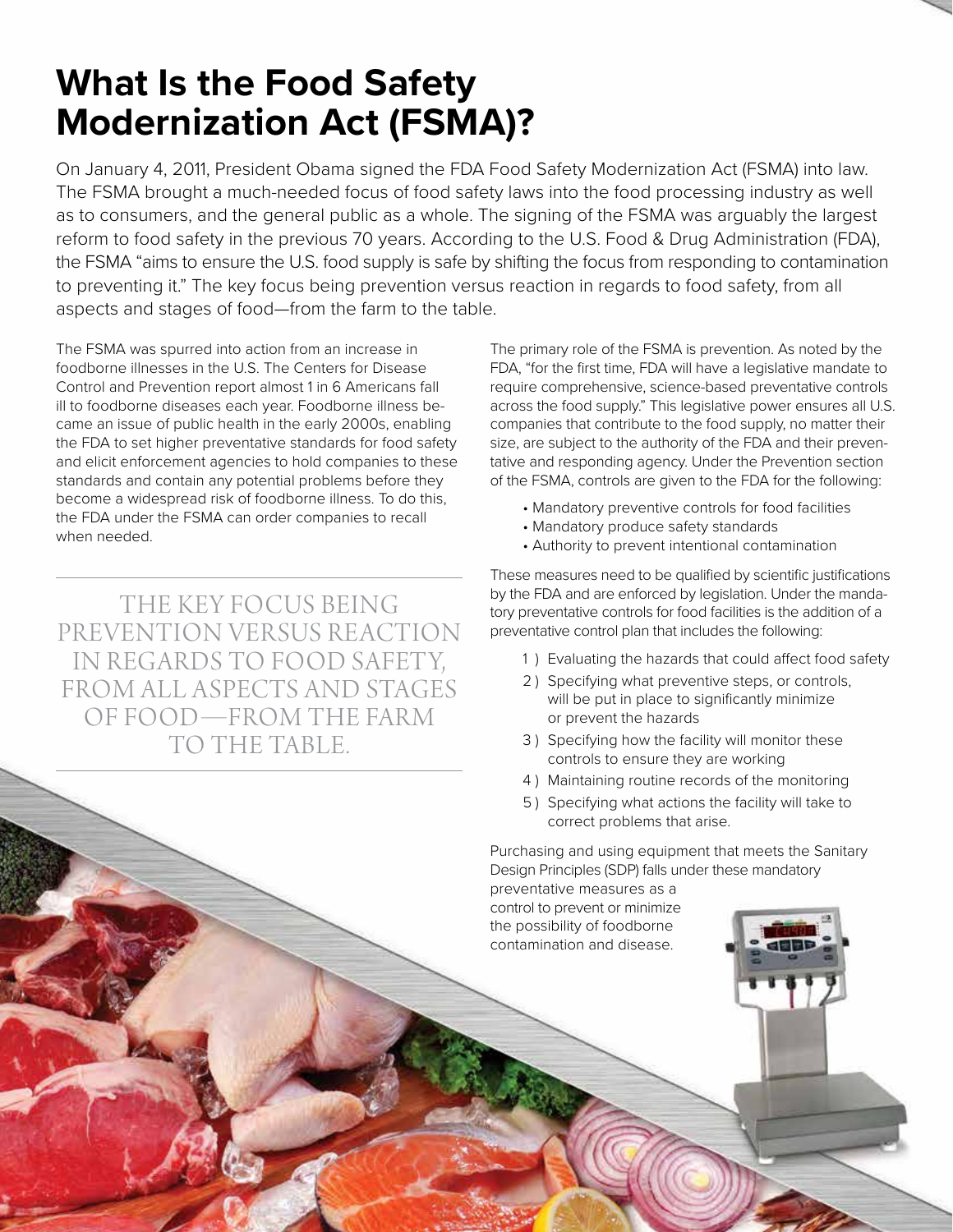### **What Are the Sanitary Design Principles (SDP)?**

The SDP was developed by the Equipment Design Task Force (EDTF), a group of representatives from meat and poultry processing companies, and was published in 2013. The EDTF's purpose in creating the SDP was to help equipment manufacturers and food processors ensure their equipment designs met specific criteria to reduce the risk of pathogens contaminating food. Although the SDP was created by representatives by businesses already in food processing, the intent is for the SDP to serve the entire industry, creating a standardized system of criteria for equipment to reduce contamination and recalls, benefiting food processors and consumers alike.

There are 10 Principles of Sanitary Design in the SDP, each focusing on a specific expectation for food processing equipment. The 10 Principles of Sanitary Design are as follows:

#### **1. Cleanable to a Microbiological Level**

This principle ensures that equipment is designed for deep, microbiological cleaning and has been constructed to meet that level of cleanliness, including "to prevent bacterial ingress, survival, growth and reproduction on both product and non-product contact surfaces."

#### **2. Made of Compatible Materials**

Constructing equipment from materials compatible with the specific processing application, product, environment and cleaning method is customized to each business' needs. Like all of the SDP's principles, the second principle is not a standard but a principle that allows businesses to meet the requirements of SDP in a way that fits their operation best.

#### **3. Accessible for Inspection, Maintenance, Cleaning and Sanitation**

In food processing, what you can't see cannot be 100 percent guaranteed to meet FSMA. This principle calls for all parts of all equipment to be accessible for inspection, maintenance, cleaning and sanitation.

#### **4. No Product or Liquid Collection**

Excess moisture and collected contaminants, including product residue, can harbor potentially harmful foodborne bacteria and diseases. SDP equipment needs to incorporate self-draining measures to avoid product and liquid collection.

#### **5. Hollow Areas Should Be Hermetically Sealed**

Similar to the third principle, non-accessible areas on parts and equipment should be eliminated, or if necessary, permanently sealed with continuous welds. Hermetically sealing hollow areas such as bolts, studs, mounting plates, brackets, junction boxes, nameplates, end caps, sleeves and others helps keep liquids and contaminants from collecting.

#### **6. No Niches**

To further ensure equipment doesn't collect liquids or contaminants, niches such as pits, cracks, corrosions, recesses, open seams, gaps, lap seams, protruding ledges, inside threads, bolt rivets and dead ends should be eliminated in the equipment design.

#### **7. Sanitary Operational Performance**

This principle ensures that when the equipment is in use, it does not cause unsanitary conditions.

#### **8. Hygienic Design of Maintenance Enclosures**

Equipment that includes enclosures and human machine interface (HMI) devices needs to ensure product and liquids do not penetrate or accumulate in and on the enclosure or HMI.

#### **9. Hygienic Compatibility with Other Plant Systems**

If equipment requires sub-systems, meeting clean in place (CIP) and sanitary design principles must be evaluated with the equipment and sub-systems acting as a whole, versus as independent sub-systems. This ensures systems meet the hygienic design requirements of SDP principles one through eight.

#### **10. Validated Cleaning and Sanitizing Protocols**

Principle 10 requires manufacturers to create and validate a proven cleaning and sanitation protocol compatible for the equipment.